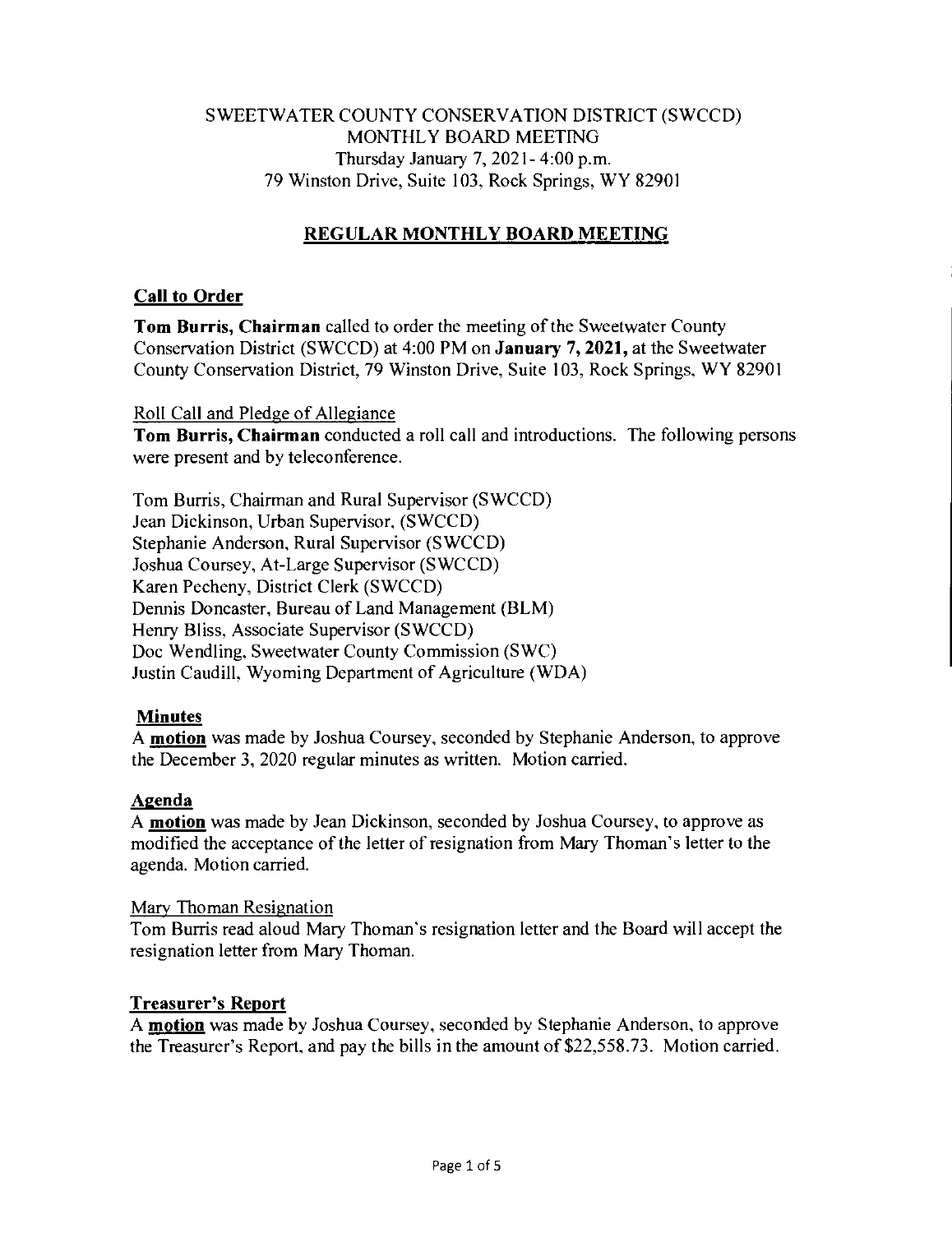# **Special Reports**

### Doc Wendling

The Sweetwater County Board of County Commissioners would like to invite the District to attend the FY 2021-2022 Budget Message workshop scheduled for Tuesday, January 19, 2021, at 2:30 p.m. for an update on budgets for the county. Dave Divis and Robb Slaughter from the county will be at the workshop to speak about revenue. Wendling said the budget is upwards of 14 million short and there will be significant cuts.

Wendling asked the Board about moving the Conservation District Office to Green River in the back of the Golden Hour Senior Center. The county owns the building and the District could get free rent. The District's current lease expires June 1, 2021. Wendling will contact staff about a tour of the office space.

Justin Caudill

- Caudill wanted to give thanks to the Board for being recognized for "Outstanding Conservationist" at the last Board meeting.
- Reported there is 70k left in the Rangeland Health Assessment Program and a second RFP for the Water Quality Grant Program in the 2021-22 fiscal year budget. There is \$153k available for addressing water quality issues and the deadline is March 15<sup>th</sup>.

#### **Unfinished Business**

## Bitter-Killpecker Creek Update and Actions

WDEQ 205 (j) 319 Annual Project Report Wyoming Department of Agriculture Interim Report

Staff completed and submitted the WDEQ Annual Project Report. The grant was used to update and prepare a Watershed-Based Plan for the Bitter Creek Watershed. Staff completed and submitted the Wyoming Department of Agriculture Interim Report for the Bitter Creek Water Quality Grant.

A **motion** was made by Jean Dickinson, seconded by Joshua Coursey, to ratify the submission of both reports. Motion carried.

#### **New Business**

Reorganizational Meeting

Sweetwater County Conservation District Election of Officers

A **motion** was made by Joshua Coursey seconded by Jean Dickinson, to nominate Tom Burris as Chairman. The Chairman made three calls for nominations. There being no other nominations. Motion carried.

A **motion** was made by Stephanie Anderson, seconded by Jean Dickinson, to nominate Joshua Coursey as Vice Chair. Motion carried.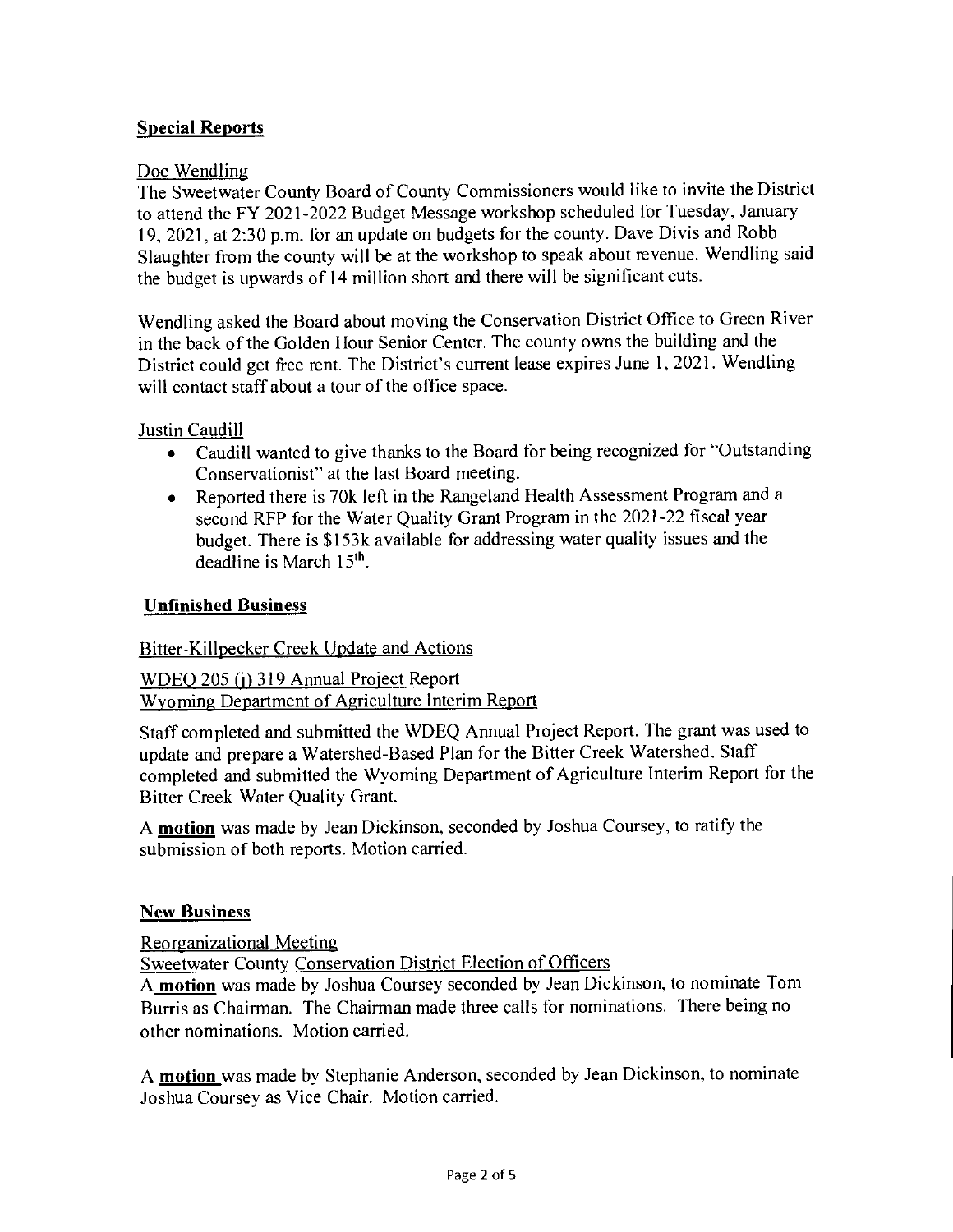A **motion** was made by Joshua Coursey, seconded by Stephanie Anderson, to nominate Jean Dickinson as Treasurer. Motion Carried.

#### **Officers are:**

| Tom Burris           | Chairperson   |
|----------------------|---------------|
| Joshua Coursey -     | Vice Chairman |
| Stephanie Anderson - | Secretary     |
| Jean Dickinson-      | Treasurer     |

Stephanie Anderson will remain as Secretary.

The following three **motions** were made by Joshua Coursey seconded by Stephanie Anderson. Motion carried.

1. Sweetwater County Conservation District Banking RSNB and First Bank will remain the official banks for the District. Motion carried.

2. Sweetwater County Conservation District Official Newspaper Designate the Rocket Miner newspaper as the official newspaper for the District. Motion carried.

3. Sweetwater County Conservation District Surety Bonding Pay the Treasurer's bond with Tegeler and Associates and keep Western Surety as the official District bonding company. Motion carried.

4. Sweetwater County Conservation District Mileage Reimbursement A **motion** was made by Jean Dickinson, seconded by Stephanie Anderson, to keep the mileage the same as the county rate, effective January 1, 2020, per District Policy, County Policy, and IRS. Motion carried. (56 cents per mile)

#### Associate Supervisors

Staff will send a letter to current Associates, asking if they would like to remain an Associate Supervisor for 2021.

A **motion** was made by Jean Dickinson, seconded by Tom Burris, to send a letter/email to all Associate Members asking if they would like to remain on the list. Motion carried.

#### Sweetwater County Conservation District Priorities

- ❖ Water and water quality and listed streams
- 4• Cooperation in Federal Plans
- More community enhancement, involvement and outreach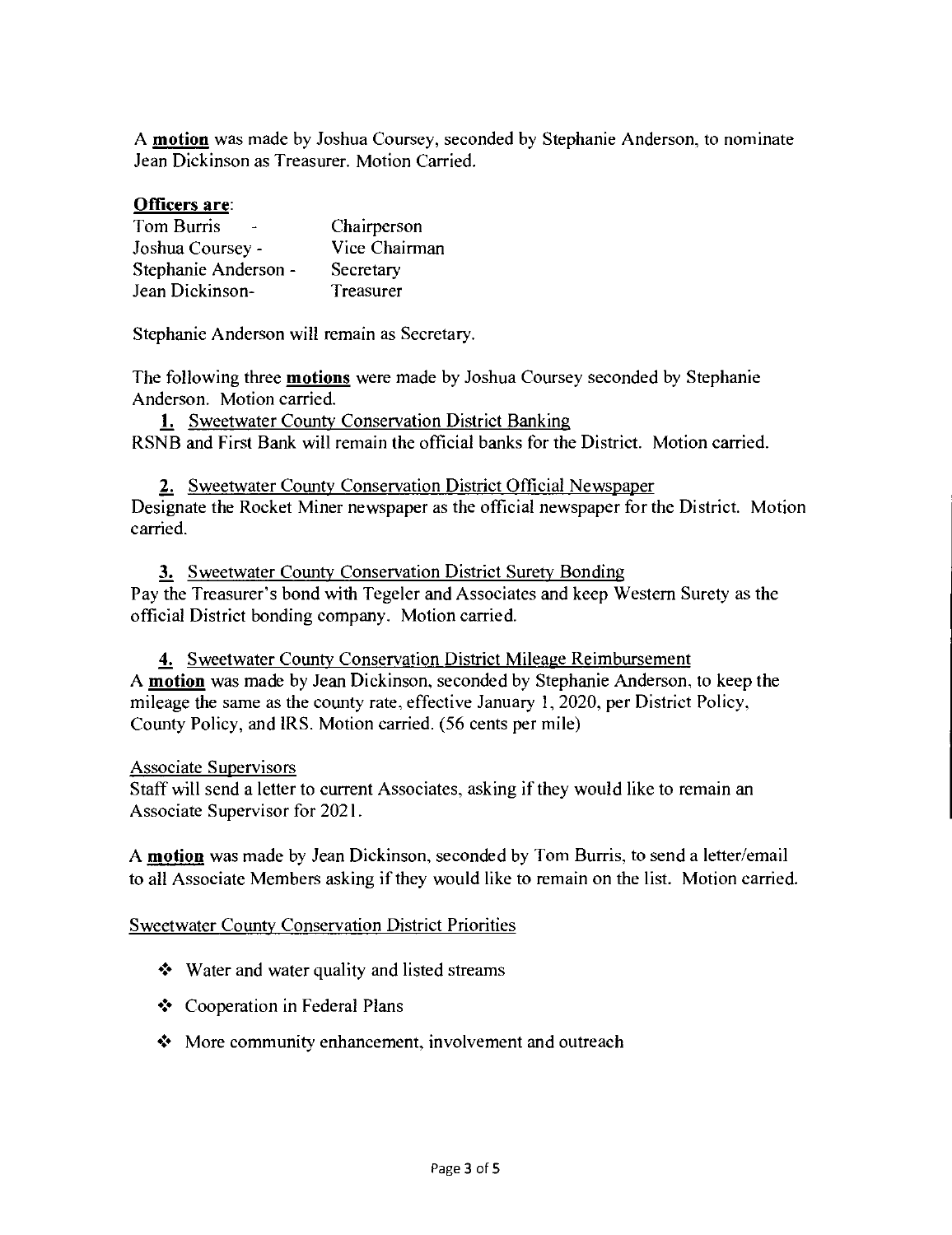A **motion** was made by Joshua Coursey, seconded by Jean Dickinson, to approve the Conservation District priorities. Motion carried.

### Roads Database

Burris gave an update on the roads database and said Kent Felderman, Rocky Mountain Survey, will have a full copy for the District and the county will receive a copy in two files. (pre-decisional restricted access and public)

What's Up — (email) WACD — Hunter Petsch Information was included in Supervisor's packets

### BLM Rock Springs Field Office — Scoping Statement Figure Four Water Wells 2020 Range Improvement Projects (six)

A **motion** was made by Jean Dickinson, seconded by Stephanie Anderson, to ratify the comments that were submitted. Motion carried.

#### Bitter Creek Watershed Based Plan (WBP)

A **motion** was made by Joshua Coursey, seconded by Jean Dickinson, to accept and sign the Watershed Based Plan. Motion carried.

Staff will add the Watershed Based Plan to the SWCCD website and inform the BKWAG members that the plan is available.

Staff will send a copy of the WBP to Cindy Lane, SWC Clerk, for signature and filing.

#### NRCS Memorandum of Understanding (MOU)

The Board discussed the MOU. The Board questioned why the appendix refers to the 2008 Farm Bill and noted that we should be operating under the 2018 Farm Bill. Staff was directed to send the MOU back to NRCS for clarification and correction.

#### **Supervisors Reports**

# Tom Burris

- The Board continued the conversation regarding planting trees in Farson with potentially using Vocational Agriculture teachers and students in the area and find out if there would be interest and cooperation from other local Conservation Districts. Caudill will investigate further on funding sources.
- The Board discussed cooperator agency status with USDOI BLM and USDA-Forest Service to take Mary Thoman's name off the contact list. The suggestion was made to get with Connie's office on how to proceed with removing Thoman's name. Bring the information back to the next Board Meeting. The office email will be the clearing house for all agency correspondence.
- Burris asked if Supervisor's could send staff input on a quarterly basis for articles to include in the Annual Report. (Annual Report will run July 2020 to June 2021)